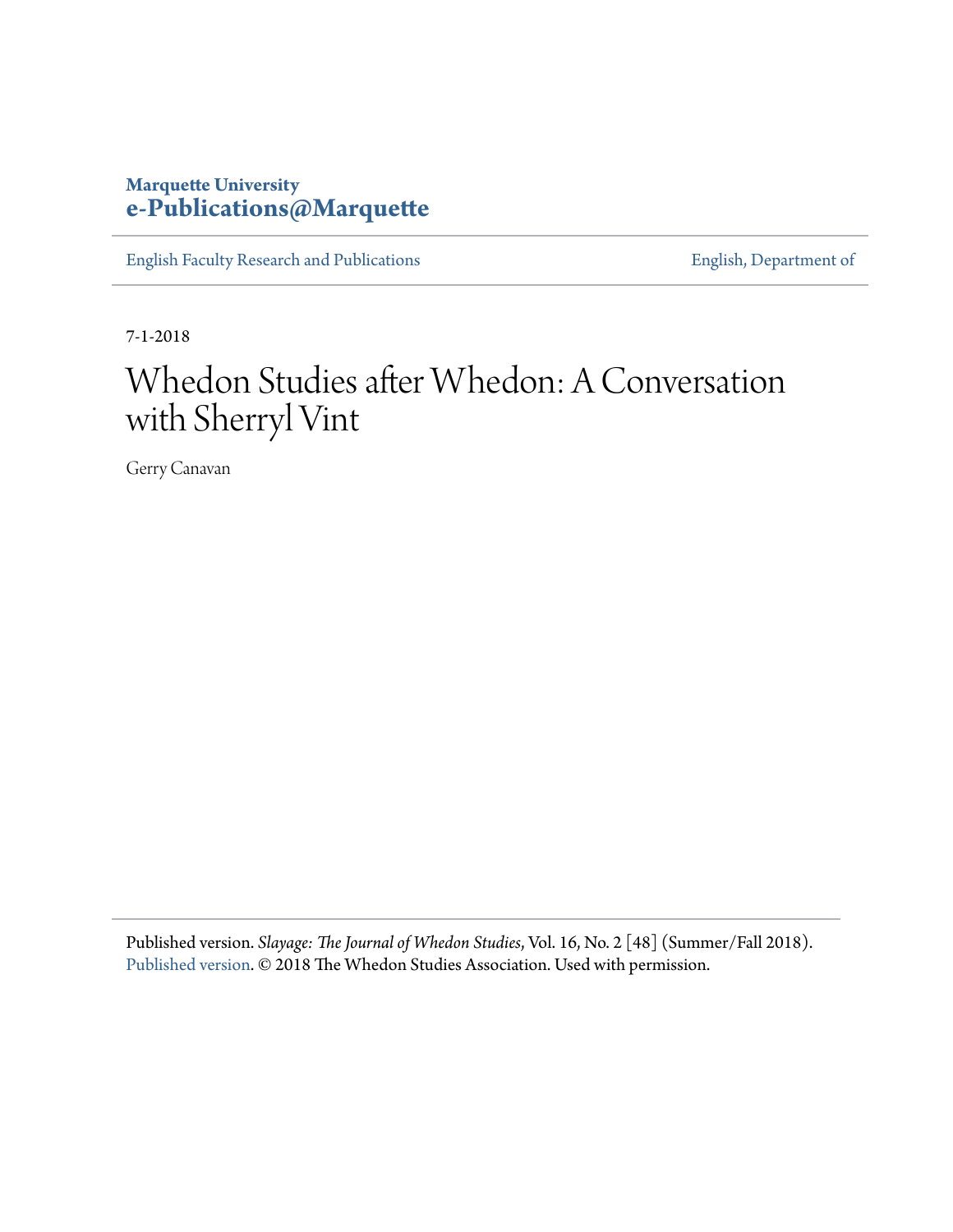## **Whedon Studies after Whedon: A Conversation with Sherryl Vint**

 **Gerry Canavan**: We should begin with the elephant in the room: the unexpected news that *Buffy* is being rebooted/sequelized (in some fashion), with a black lead, and with Whedon attached as a producer. What was your reaction to this news? Are you excited or nervous about returning to the Buffyverse after all this time? What do you hope to see from this new series, and what would you prefer not to see?

 **Sherryl Vint**: I struggle to answer this question because I have such mixed feelings about this topic. As I said when we met to celebrate the 20th anniversary of the original series, I love it that the series continues to be watched by young people today, that its story of female heroism and vision of collective rather than individual triumph continues to speak powerfully to viewers. So, on the one hand, I think it is great to see an adaptation in the works, and especially one with an African- American lead, since I do think issues of ethnicity are where the original series really failed. It was perhaps in line, in this regard, with other contemporary series—but since it was ahead of the curve in so many other respects, it is disappointing when watching the series now to

**\_\_\_\_\_\_\_\_\_\_\_\_\_\_\_\_\_\_\_\_\_\_\_\_\_\_\_\_\_\_\_\_** 

 **Gerry Canavan** is an associate professor in the Department of English at Marquette University, specializing in twentieth- and twenty-first-century literature. An editor at *Extrapolation* and *Science Fiction Film and Television,* he has also co-edited *Green Planets: Ecology and Science Fiction* (2014), *The Cambridge Companion to American Science Fiction* (2015),  and *The Cambridge History of Science Fiction* (2018). His first monograph, *Octavia E. Butler*, appeared in 2016 in the Modern Masters of Science Fiction series at University of Illinois Press.

 **Sherryl Vint** is Professor of Media & Cultural Studies at the University of California, Riverside, where she directs the Speculative Fiction and Cultures of Science Program. She was an editor of *Science Fiction Film and Television*, which she co-founded, for a decade. Her  publications include *Bodies of Tomorrow* (2007), *Animal Alterity* (2010), and *Science Fiction and Cultural Theory: A Reader* (2015).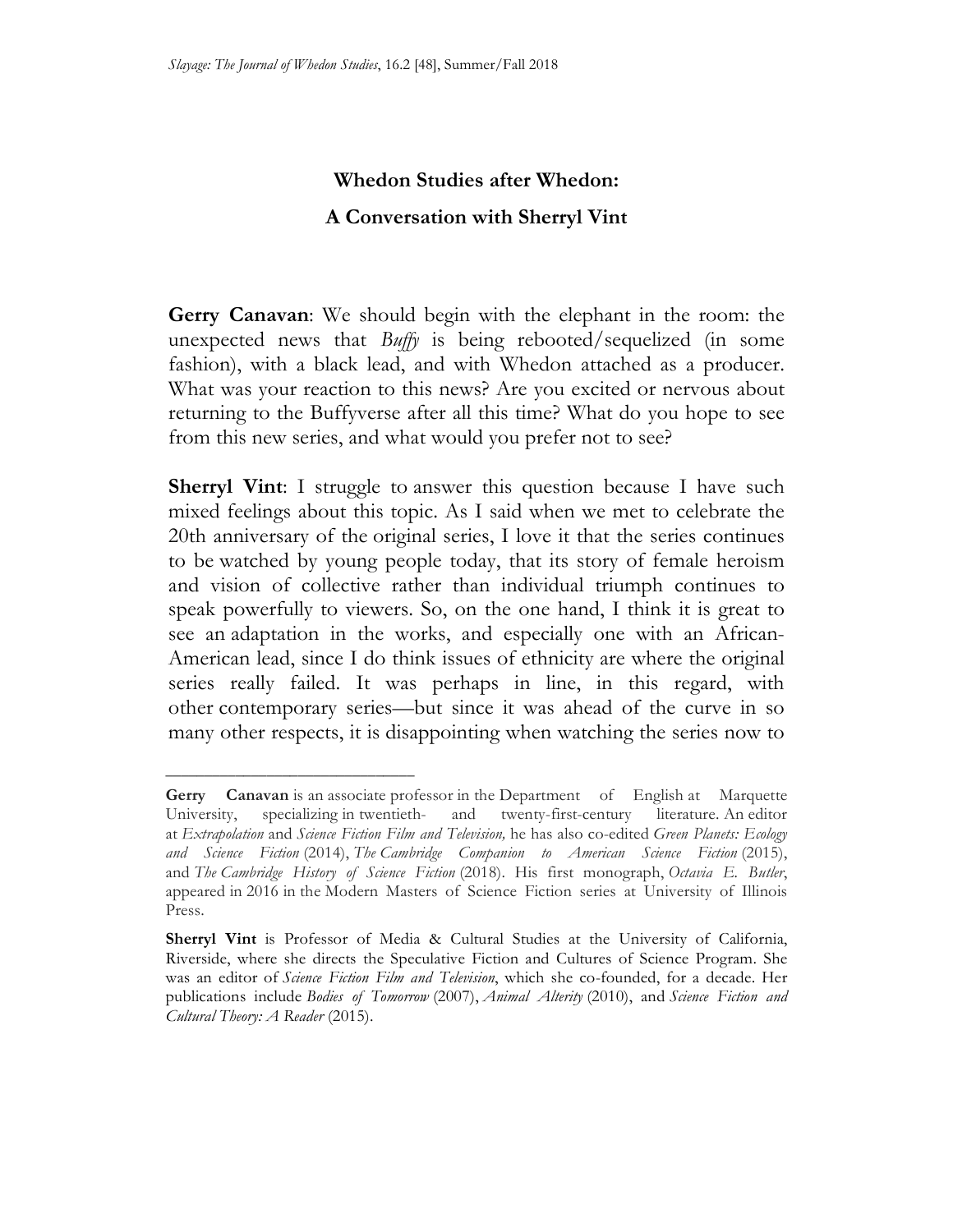see how little diversity it embraced, especially in contrast to more recent television of that kind. I do feel strongly that a new series needs to be some kind of expanded and more recently set storytelling in the same world, not a reboot telling the same story but differently—so I'll be very disappointed if it has a new protagonist also named Buffy, etc. There is definitely room for updating and improving what goes on in this world, but I wouldn't like to see the original series overwritten and hence eventually forgotten.

 On the negative side, I fear that a new series could end up being formulaic and derivative, instead of a true update, and that worries me. There (*Charmed* and *Roswell* spring to mind) and I worry that a new *Buffy* could just be one of many, instead of something special that stands out as distinct from its contemporaries, which I believe to be an apt description of the original series. I also worry that a new series can somehow never really capture the power of the old one, simply because things have changed so much in television and in popular culture and gender—and I'd like to believe that *Buffy* had a lot to do with that change. So, at the time of the original series, the ideas that the pretty girl could be powerful and could kill the monster, that heroes didn't have to be lonely and isolated individuals due to their secret identities, that characters could change over several seasons and grow up rather than remain static, etc.—these things were all new and innovative at the time *Buffy* aired. And the story of resisting the Watchers' Council, women seizing power for themselves, breaking the rules and collectively sharing it, not being defined by one's relationship with a boyfriend... Again, all of these things were powerful, original, paradigm-shifting stories at the time that *Buffy* aired. Now powerful women are a staple of television (and here I'm thinking of things like *The 100* or *Sweet Vicious*). So a new *Buffy* that tries to tell this same story again will miss the mark, I think. The new series needs to start from where *Buffy* already changed the situation, from shared and collective Slayer power, and then find new to through. *Buffy* was already groundbreaking in its portrayal of a lesbian relationship, so perhaps now we need a *Buffy* with a trans character. It certainly needs to address ethnicity, and perhaps it might also think are so many updates in the works right now stories to tell about things that we still need to work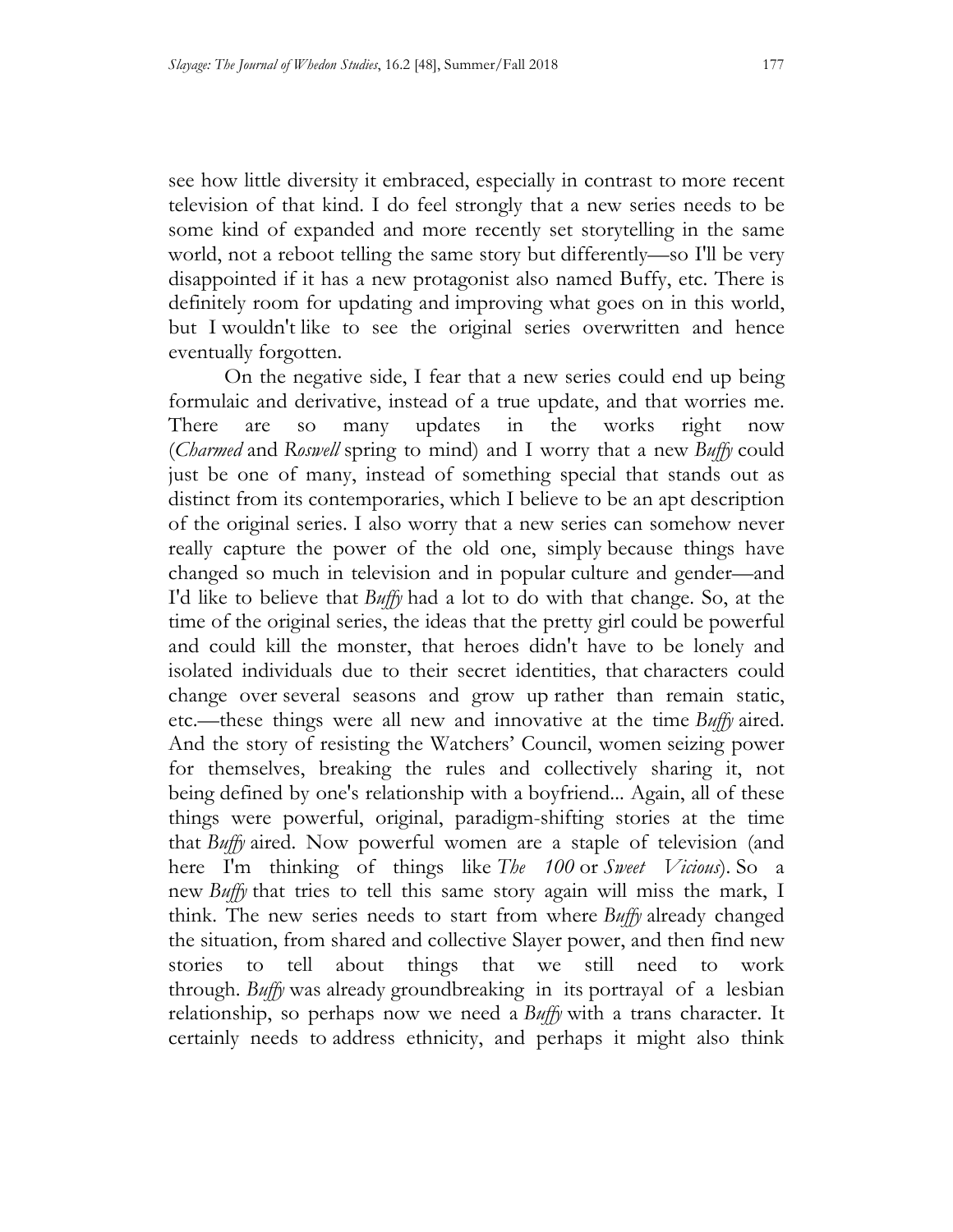about class issues: *Buffy* did go to a pretty solidly middle-class school, for example. Rebooting *Buffy* at this moment certainly requires that the show take on the #MeToo discourse. So, I'm excited and hope that they producers can make something new, but I worry that they will just make the same thing, now out of sync with its time, and hence the attempt to reboot will just diminish the otherwise continued power of the original.

 **GC:** You talked about this a bit at your keynote address at the conference, but what are your thoughts about *Buffy* entering its twenties? What do you see as the primary legacy or legacies of the series?

 **SV:** I guess I've already partly answered this question above, but let me reiterate (and then you can cut and edit as you see fit). I do think *Buffy* fundamentally changed how we think about strong women. I know there were other contemporary shows that also helped in this regard—*Xena* and *Alias* are the usual comparisons—but I think that *Buffy* was a lot more thoughtful about this. It didn't simply put a woman in a situation that typically would have been cast as a man and leave all else unchanged, which I think characterizes a lot of "kick-ass women," but it gave equal time to Buffy's desire to still do "girly" things like go to ice-skating shows or cheerlead or talk about her boyfriend with her friends, etc. And while not all girls have to want these kinds of things, I think it is important that the show doesn't portray Buffy's power by distancing her from her femininity, thereby simultaneously reinforcing the idea that the feminine is weak (even if individual women may be strong by identifying with masculinity). As I said above, I'm thrilled that *Buffy* remains a text that young people watch twenty years on, although I guess there is a bit to be sad in that too, in the sense that such stories still need to be told, that things have changed but not that much—here I'm thinking of the end of Joanna Russ's *The Female Man*, where she addresses the book itself and tells it that it should celebrate if one day it finds it no longer has an audience, because that day will mean that female equality has been achieved, and thus stories of women's emancipation no longer make sense.

 Along with its story of female empowerment, I think the most important legacy of *Buffy* is its vision of heroism as collective.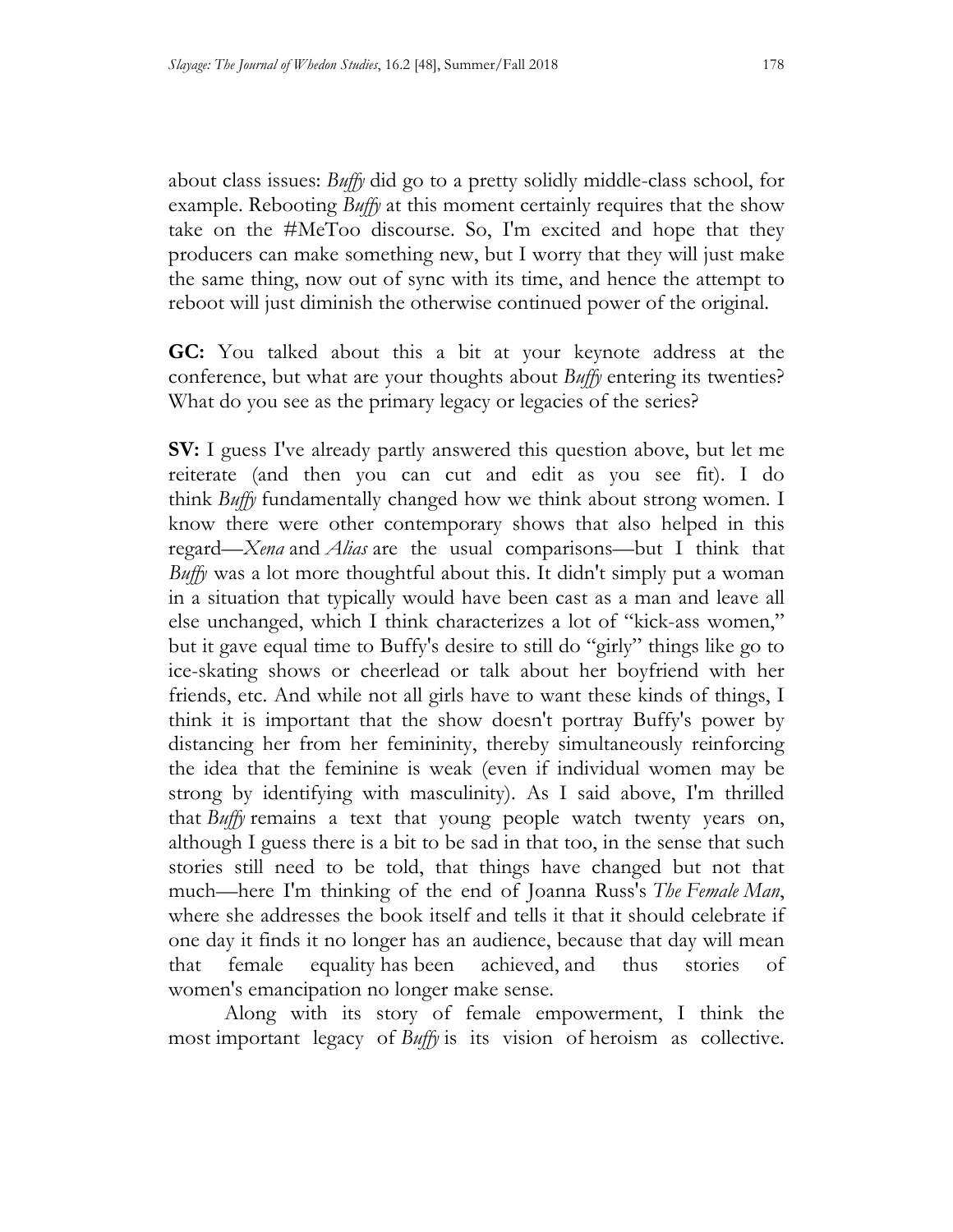Traditionally heroes are isolated from their friends and have to face villains alone, that whole "with great power comes great responsibility" Spider-Man story, which means he can never have the teenage experience he longs for. But Buffy has both: she saves the prom and goes to prom (and on that topic, another great legacy of the series is its wit, the jokes that acknowledge the premise like the prom speech about the "lowest death rate among the graduating class"). And the most recent Spider-Man film, for example, also has him working with his best friend who doesn't have super powers, and so I'd like to see that as part of Buffy's legacy, for men as much as women.

 **GC:** What do you see as the future of Whedon Studies going forward? Do you think *Buffy* remains the center, or anchor, of this academic subfield, and do you think that situation is sustainable going forward? Especially in light of Whedon's status as one of the major architects of the Marvel Cinematic Universe, even if he has since left that storyworld, how do we understand the changing field the term "Whedon Studies" tries to name?

 **SV:** I am somewhat reluctant to say this, but I wonder if the scholarship and the organization needs to be something other than Whedon Studies. wonder if organizing an area of study focused on a single individual was really the best way to approach work in a medium that is necessarily extremely collaborative. Certainly, I don't mean to denigrate Whedon's contribution, and I would never deny that he does have a distinctive voice that can be traced across his projects, that it has focused on issues of female empowerment, and that he has also sought to connect the stories he tells to social issues in the real world, to donate to women's charities, etc. Still, calling it Whedon Studies does tend to underestimate the importance of other people who have contributed significantly to how some of these series evolved (such as Marti Noxon on *Buffy,* who has gone on to make some other interesting, women-centred projects such as *Sharp Objects*) or it can tend to bring things into the orbit of discussion where Whedon's role is less central than the collaborative work, like the MCU. I don't say this simply because of the recent revelations but because I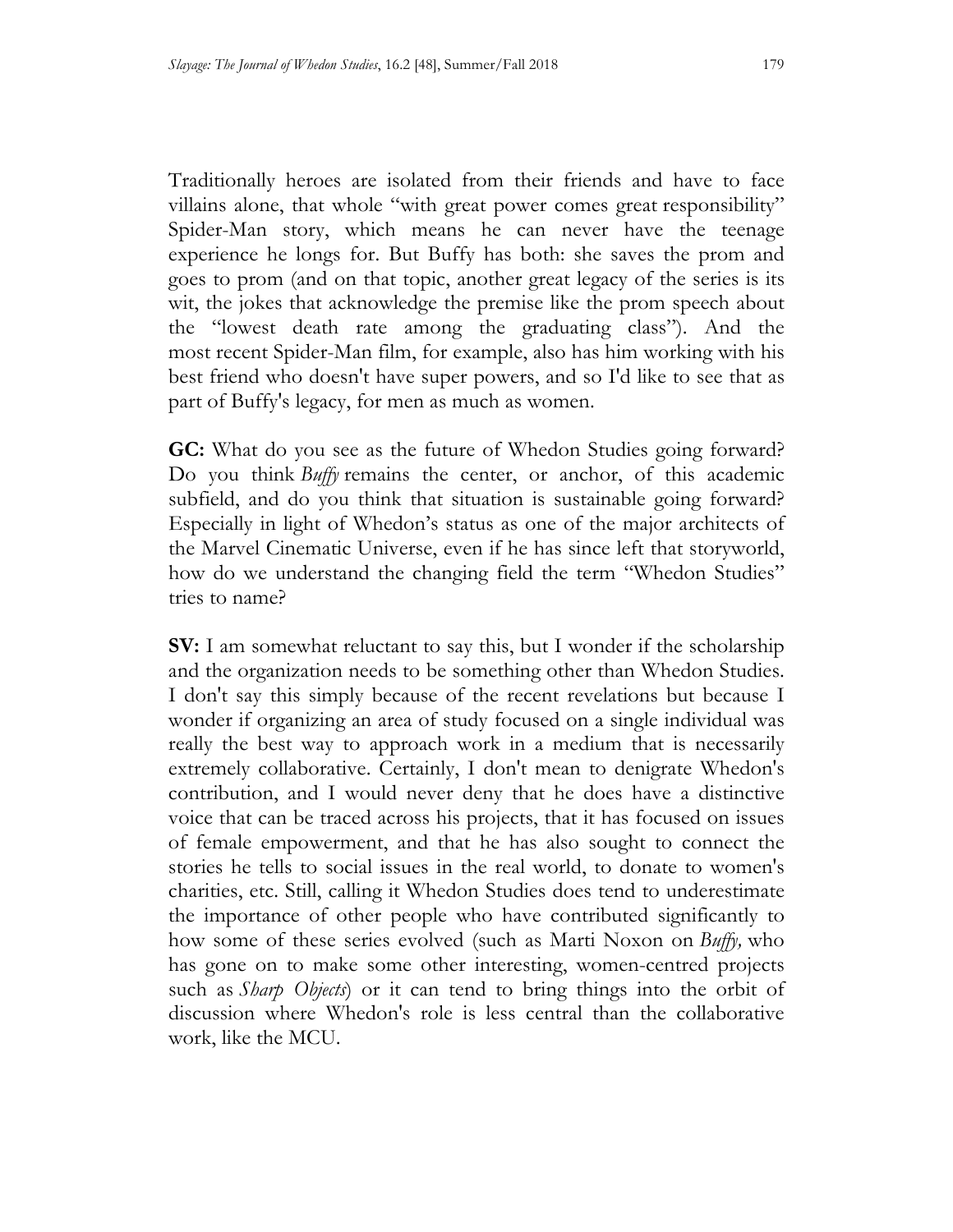I'm afraid that I don't have a very good answer to the second part of your question, about the field that "Whedon Studies" tried to name. I think the evolution out of an original journal focused only on *Buffy* and into Whedon Studies made sense at that time, but that Whedon Studies no longer makes sense now—and again, I'll stress, I don't mean because of the allegations, but because the landscape of television has changed so much. Whedon Studies did attempt to name a showrunner/writer centric vision of media scholarship, and I think that is a good direction for the overall field of television studies to go, especially in light of developments in the last couple of years with streaming services, limited- run miniseries created and then written and/or directed by a single person. Television, or at least this kind of television, is moving in the direction of something that might be better described as "long-form" film, or something like that. But another thing that I think Whedon Studies sought to name was a particular kind of genre-bending approach to storytelling that is also associated with Whedon. It is feminist in response to horror tropes with *Buffy*, of course, but it also expands to other ways of being self-conscious about genre (and the ideologies embedded within it) in something like *Cabin in the Woods*, which certainly has feminist elements, but also takes on more. And perhaps it would be great to have a field that looks at this kind of meta-genre work, but then one would have to acknowledge that it extends beyond Whedon. Jordan Peele, for example, has made excellent use of the same kinds of techniques to address race in *Get Out.* 

 **GC:** So let's dive into it: how do you understand the relationship between Joss Whedon and contemporary feminism, not just in terms of whether or not *Buffy* has "aged well" but with respect to the recent #MeToo revelations coming from his ex-wife? It seems to James and me that Whedon has come under a certain amount of reevaluation in recent years, in no small amount due to his MCU work and his treatment of the Black Widow character in *Age of Ultron*. Do we need to rethink the way we read *Buffy* as feminists in 2018?

 **SV:** Here I think I'd want to argue for separating out Buffy (and *Buffy*) from her/its creator. Certainly the revelations about Whedon are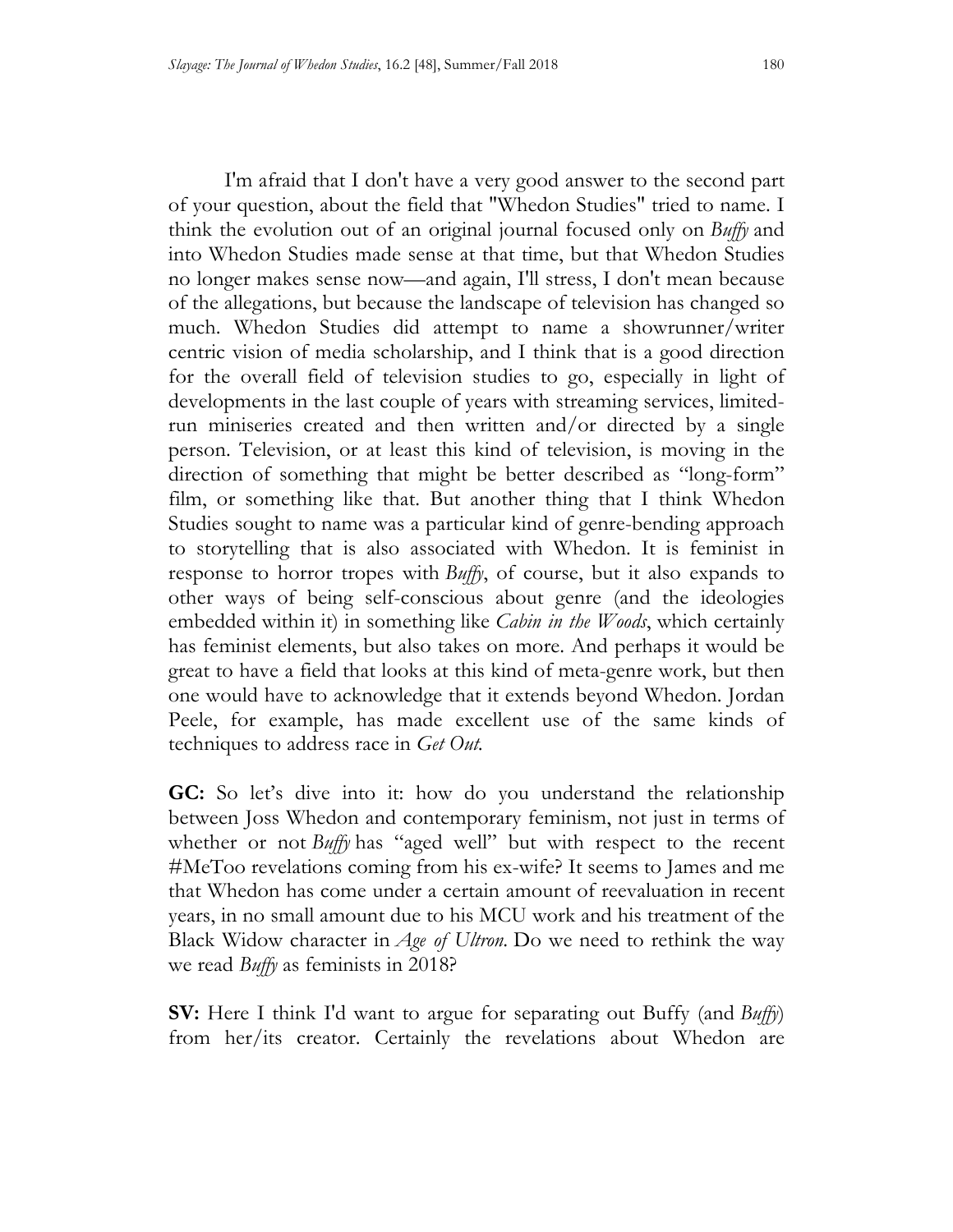distressing, and I think it is good that they have led to a broader conversation about ways men can be allies, and ways that women need to be empowered as the storytellers and directors for Hollywood to more thoroughly change. I think Patty Jenkins' work on *Wonder Woman*, and her role in now developing a new series for TNT, shows that the industry is taking on the question not only of incidents of sexual harassment in the workplace, but also a more fundamental question of whose voices get to decide what kinds of stories are told and how they are told. The allegations about Whedon himself certainly might push us toward evaluating how a certain kind of feminism can still be palatable to patriarchy, whereas other kinds of strong female characters remain pathologies. I said above that I think it is powerful that Buffy doesn't have to pathologize her femininity to be strong, and I would still stand by that, but I think we also run the risk of sort of reifying those qualities we call femininity, and assuming all strong women have to have them. I think a very interesting example is the character Elizabeth on the show *The Americans,* which just ended its run. She was completely non- sentimental and refused, always, to take on soft or nurturing roles, and I think the show successfully made her a likable character despite this, something women haven't generally been able to do. When I spoke a few years ago at the Whedon Studies conference, the general thesis of my talk was that *Buffy* gets neglected in the discourse of "Quality TV" that arose in the 2000s, almost always praising shows with male anti-hero leads (*The Sopranos*, *The Shield*, *Mad Men*, etc.), whereas *Buffy* had already done many of the things narratively and aesthetically that such shows were celebrated for—but did it with a teenaged, female lead, and thus it didn't carry the same weight. I think that is more gender prejudice than genre prejudice, but of course both are in the mix.

 And to be clear, this is not to denigrate these other shows, which I also like, but to suggest that we've learned to have sympathy for and love dark men, and perhaps now in the era of #MeToo we need to evaluate both the implications for women and gender in celebrating such shows (there are long-suffering wives in them all, and often a fan base that hates these wives for pointing out the real flaws of their heroes, in almost GamerGate kinds of discourse), and also whether we have room to celebrate some non-nurturing female leads as well. I know that *Big*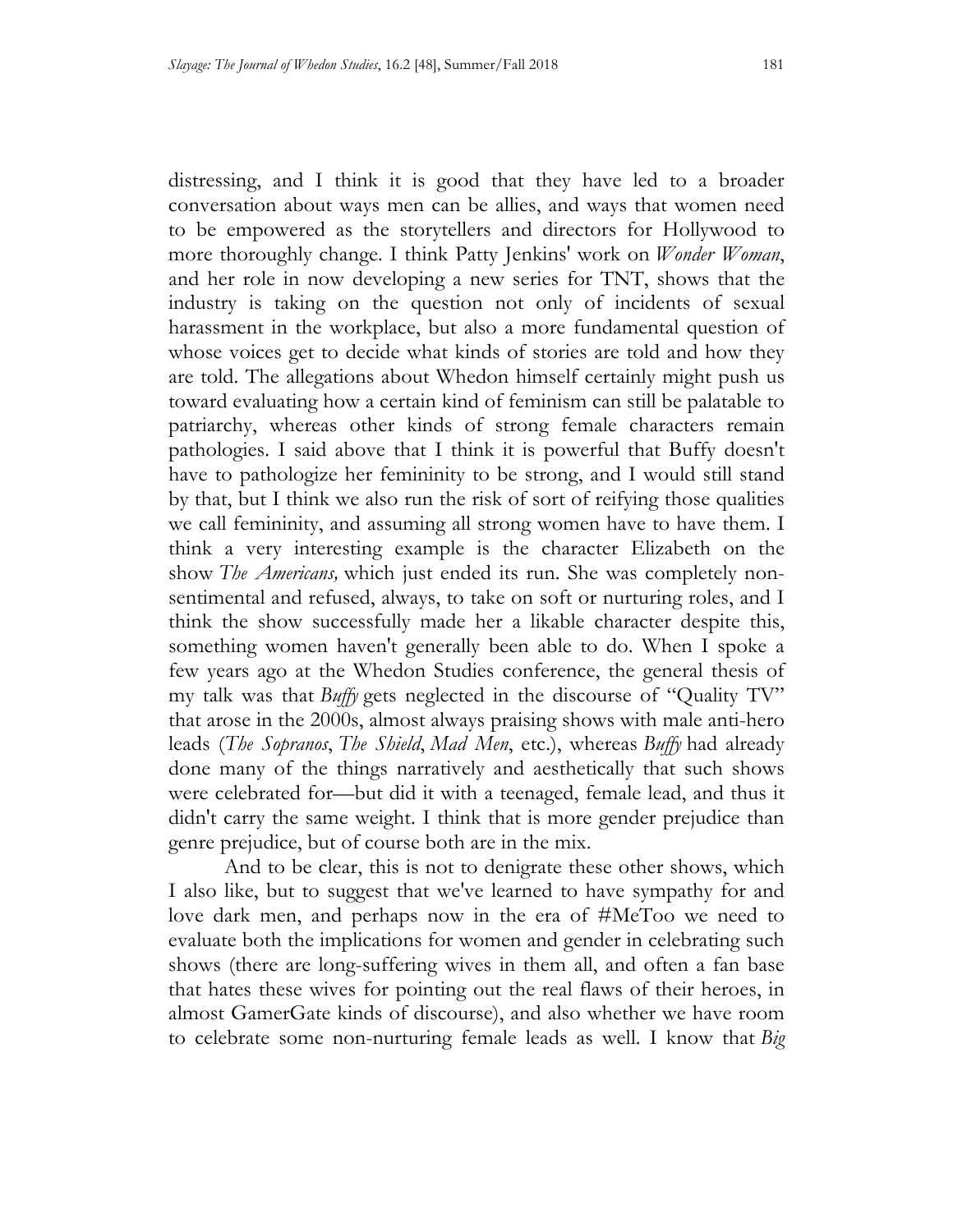*Little Lies* gets a lot of praise here, for having complete female characters who have both sympathetic and flawed sides, and although I have mixed feelings about that show, I think this is a move in the right direction. I've already mentioned *Sharp Objects*, for which Marti Noxon was showrunner, and another show of hers, *Dietland*, also seems to be breaking new ground in female characterization, although I haven't seen it and so I can't comment further. But, to sum up, since to me this point is important, while I do think there are new and different questions to be asked now (and as I said above, I hope a new *Buffy* series will ask them), and although we may want to reevaluate how important we think Whedon's personal feminist (or not) commitments are to our evaluation. I think culture always exceeds the person who writes or makes it. *Buffy* was the product of many people, collaborations with other writers, with the actors, interactions with the fans (and here we need to remember that it was also an early pioneer in having its writing staff, including Whedon, interact with fans online, on a discussion board called "The Bronze"). So to me *Buffy* remains a central feminist text and its status as such is not changed by 2018, even if it does not speak directly to the issues of 2018. *The Female Man*, which I mentioned above, remains an important feminist text in the same way, although it too is clearly marked by its relevance to its context of production more than its relevance to our contemporary struggle.

 **GC:** I'm really interested in this idea about de-Whedoning Whedon Studies and I'd really like to hear more about how scholars might be able to do that in their work; it reminds me a bit of the gesture Renée Coulombe makes in this issue of just pointing out that even Buffy herself was played by multiple actresses, most especially her stand-ins and stunt doubles. What directions would you see Whedon Studies scholarship moving to start to do this work? What would you recommend to scholars starting work on Buffy or other Whedon properties who want to follow in this line of thinking?

 **SV:** This is challenging to answer, because even the framing of the question points to the extent of the difficulty here. De-Whedoned Whedon Studies would of course no longer be Whedon Studies, so... As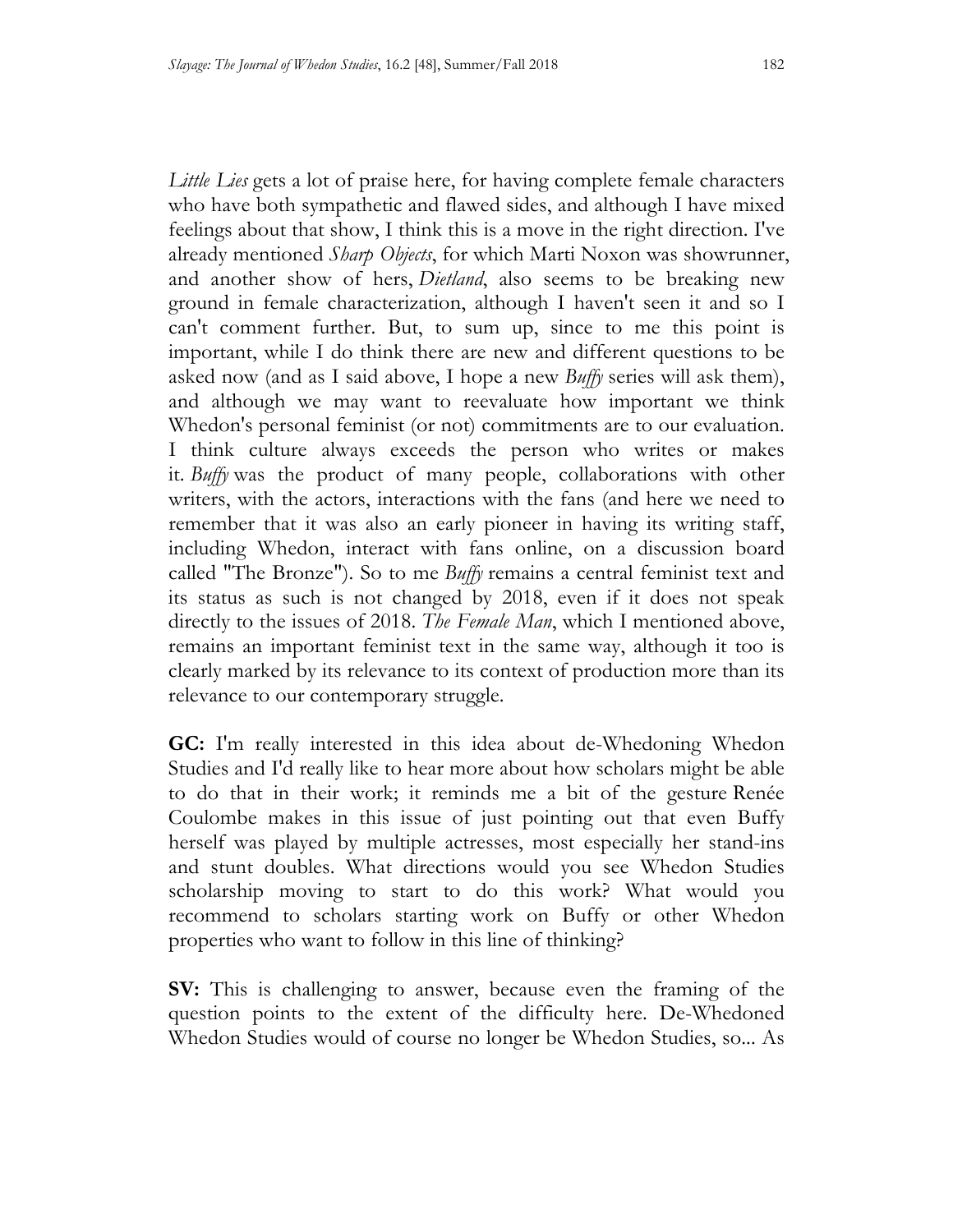I suggested in my first answer, I think one answer might be to think about what the original framing intended to capture—feminist media studies? female heroes? genre-bending works that remake the possibilities of a formula? The challenge—but also the possibility—is that it is likely all of these things and more, so that it could become a center that does not hold, the dispersal of a tight community into the larger field of media studies. And this I think would be a real loss, since the Whedon Studies community, as I experienced briefly when speaking at their conference, is exactly that: a community. There are sustained discussions, real exchanges and dialogue, and I'd hate to see that kind of nexus lost if the field were to become too broadly framed.

 I also feel as if I should someone underline that I don't think this idea of "de-Whedoning" is valuable only (or even mostly) in response to the recent allegations, or that it is really about this particular individual, instead of about organizing any kind of study around a specific person in this way. I do think at the time when he created *Buffy* especially that the "showrunner" as a guiding figure was not the same role in the industry that it has since become. *Buffy* is well ahead of the curve in having someone who is a showrunner and also "auteur" of the piece, instead of someone who is show running in the sense of managing the pragmatics, continuity, etc. But television as a medium has changed dramatically and excitingly in the past 20 years, and now this is more the norm than the exception: shows that are increasingly designed as closed narratives (the return of what we used to call mini-series, that is, one season stories; or anthologies series that continue but tell a new story each year), meant often to be binge-watched (Netflix actively promotes this model with dropping seasons instead of episodes), that have a single creator or author whose vision unites the disparate elements. So I don't think it was "wrong" to approach *Buffy* in this way, but as the issues with Marvel, etc., show, not all of Whedon's work fits into this paradigm—and, from another point of view, *Buffy*'s ongoing influence or place within popular culture means that this auteur approach isn't the only thing relevant about the series.

 How to balance these changes with keeping the tight community that is Whedon Studies right now is something that I don't have an answer for, but it seems to me that likely the best way forward is for that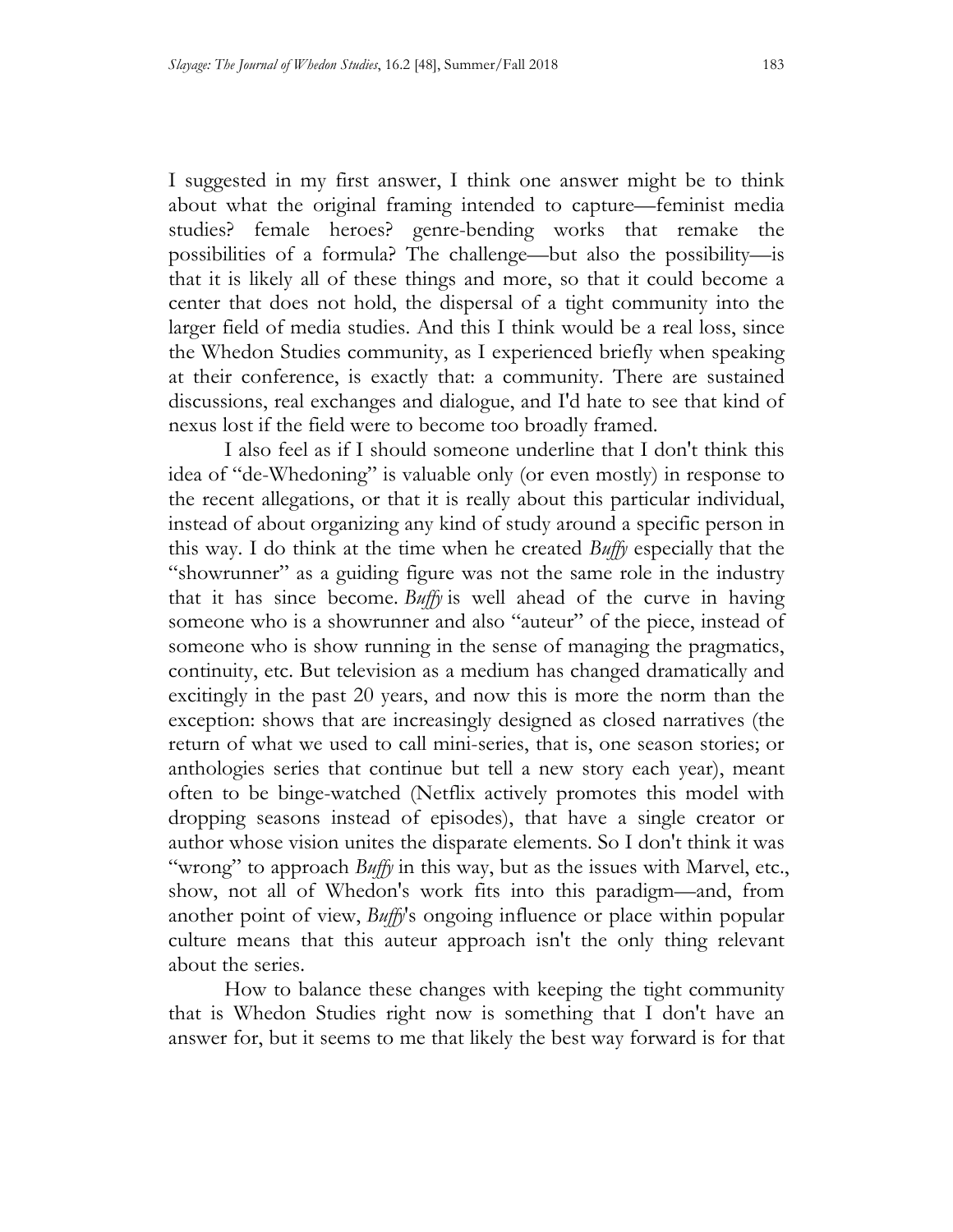community to have a conversation about what they'd like to be, and then craft conference themes and CFPs that start to highlight whatever it is they still want to have at the core of their studies. And this may continue to be Whedon, although perhaps now as a figure whose role they complicate to consider things about the industry rather than approach as a sort of individual genius.

 I remain strongly committed to studying television as the most interesting visual storytelling medium right now, but television has not been as "legitimized" as has film (although the process is ongoing). Thus, a final complication that comes up with his question is the term "auteur" which is imported from film studies (and there, was imported from fiction, not without controversy). As used in film, to refer to the director's vision, the emphasis is on visual elements of style, which persist from film to film, without regard to theme or genre or story. In television, continuity rests with the showrunner (usually also a scriptwriter) rather than with the director, and so perhaps auteur remains the right term, with an eye on its roots as just "author." But it would have to be theorized quite differently from how the term has been used in film studies, and then differently again from just "author" since television remains a collaborative medium, too. And indeed this struggle with the place of Whedon within "Whedon Studies" might serve as a prompt to do some of this theorizing, which would be useful for television studies overall.

 **GC:** I'm especially interested in this because of the cult of personality that has arisen around Whedon in many circles; just out of my own habits of fandom it is hard not to type "Joss" there! When we talk of the other creators involved in Whedon projects (often women, like Marti Noxon or Jane Espensen) it seems as though their contributions are denigrated or minimized, or even that they are "blamed" for the parts of the project that have not aged well (I'm thinking of Noxon here especially). With respect to a poorly received project like *Age of Ultron,*  Marvel/Disney, too, is widely viewed as interfering with Whedon's genius, as if there exists some "Whedon cut" of *Ultron* that would be a masterpiece. (Weirdly, the opposite thing has happened to Whedon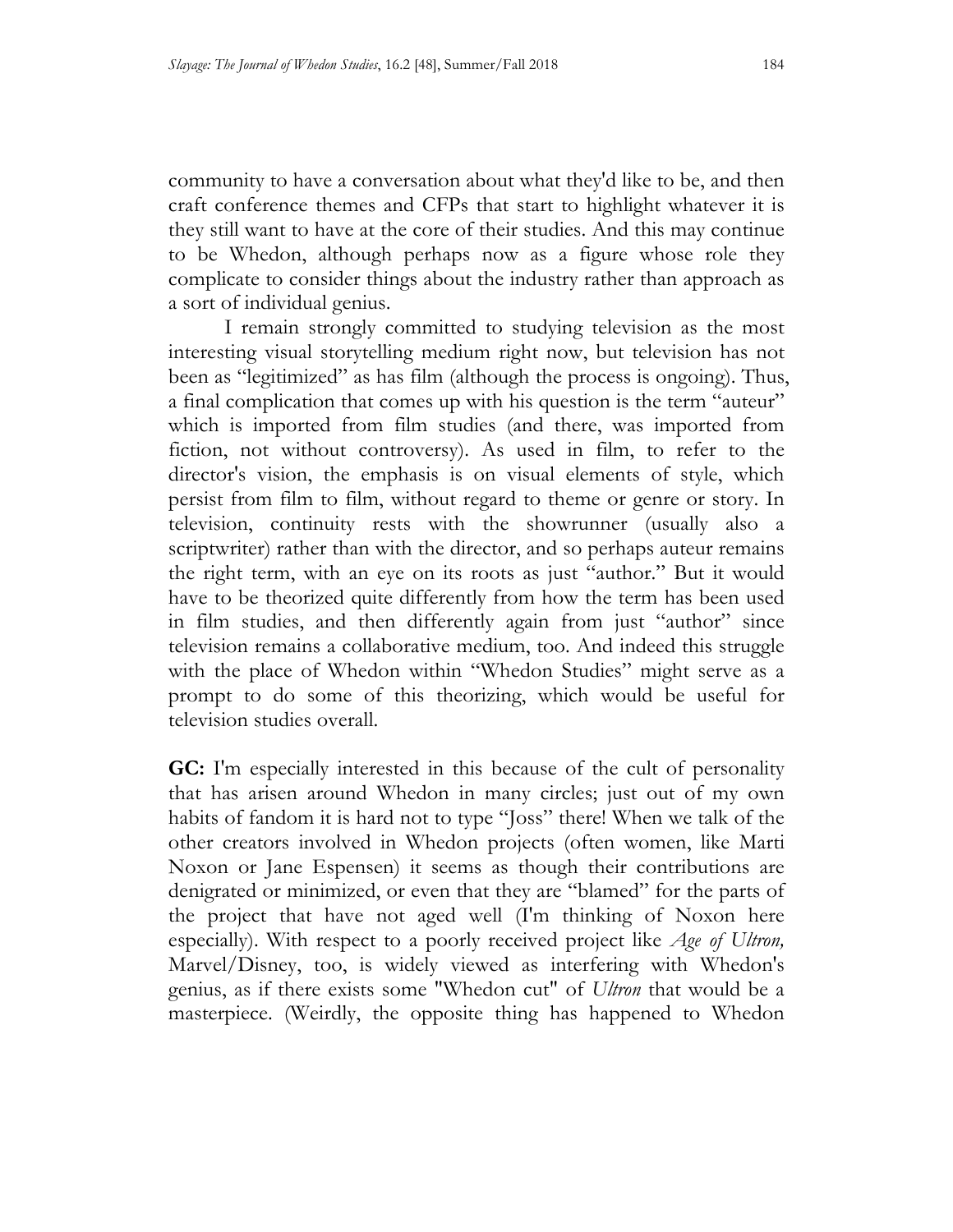himself with respect to *Justice League*.) How do we reconcile the habits of auteur criticism with the complex reality of media production today?

**SV:** I guess I've already started to answer this above, but based on these comments I have two further thoughts. One is that this kind of fan- based "celebration" or hagiography has always been a poor form of auteur theory. Certainly there is worth in considering someone's distinct contributions (as a writer, in terms of visual style, whatever) but if one decides in advance that everything good is because they are a genius and everything bad is because of others, then that is not really analysis. Additionally, to my way of thinking, any "good" version of auteur theory always has to think about the distinctive contributions within a recognition that film and television are collaborative industries; indeed, it seems to me that precisely figuring out how someone's contributions change depending on conditions (collaborators, or budget, or distribution venue, or whatever) is the heart of what auteur theory can offer, how to sort out this exchange between individual and industry.

 The second thought is that, again, this might serve as a way to renew Whedon Studies within this "crisis" moment, to use the strong interest in his work as a way to pioneer methodologies that are sufficient for analysis in the complex reality of media production, transmedia storytelling, and all the rest. The new *Buffy* series could provide a really powerful case study of how to think through problems of Whedon's "advisor" (or whatever the title) status, versus the vision of the new showrunner, vs. how much television has changed between the conditions of production for the original series and now. It could lead to incredibly scholarship, not only about *Buffy* and the Whedonverse, but also of value to television studies methodology overall.

 **GC:** I hate to ask another third-rail question, but your thoughts about the Buffy sequel/reboot brought to mind some of the conversations we had at the conference about Buffy and feminism, and about how some elements of the show that seemed radical or revolutionary in their moment now seem very unremarkable, while some other elements (the miniskirts, the politics of sex and rape, the racial politics, Tara) were problematic at the time and have aged quite poorly in the intervening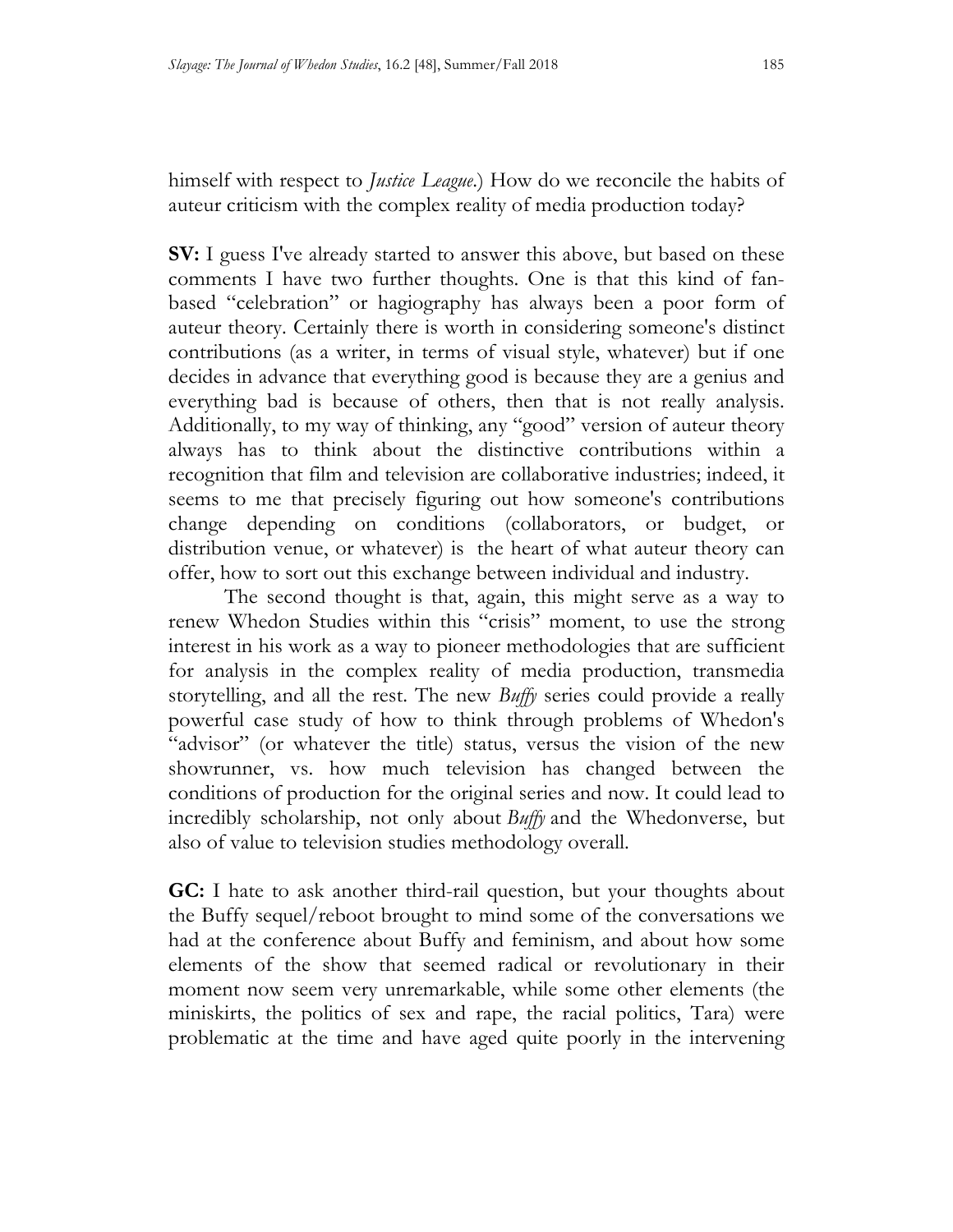decades. This is almost the opposite of *The Female Man* problem, in a way; *Buffy* helped create a space in popular culture that has now surpassed it and which increasingly views the series as quaint or even old-fashioned, or even as a symptom of what the movement now opposes. How do we approach *Buffy* as a feminist text in 2018, without simply appealing to nostalgia or to a claim that "times were different then"?

 **SV:** I have to confess that my initial response to this question was a bit resistant, but that was more emotional than analytical. *Buffy* as quaint or only nostalgic? I want to say no! Never! But of course it is more complicated than that. So of course, as you say, some elements were problematic in the beginning (if not out of tune with their moment) and now appear even worse (especially race) when *Buffy* is considered alongside an industry that has dramatically changed in this regard. I'm in its moment, it was important that Buffy was both pretty/petite and strong, that she didn't reinforce a view that women had to choose one or the other (and I don't think that attitude, that you can be pretty or strong, pretty or smart, etc. has gone away sufficiently for me to call *Buffy* quaint). And while she sometimes wore miniskirts (especially in Season One, but I'm sure that is political economy of the industry), she often wore less revealing clothes (my paradigmatic example is "Helpless," where she slays without powers and while wearing pretty unattractive overalls). So I would still argue that it was important that she had range, not sure that I think the miniskirts are even a problem, though. As I said, in capacities as well as wardrobe.

 The issue of diversity is the really telling problem, in my view, since—unlike on almost every other axis—*Buffy* was just like its contemporaries here, not ahead of the game, and so it now looks even worse that the show had so little diversity, when the industry has done quite a good job of changing this problem (although here I'd say only in the last five years or so). To restate in a way that I hope makes the point more clear, in terms of gender stuff, *Buffy* helped create a space (to use your words) for better representations, some of which now surpass it, while in terms of diversity *Buffy* was simply symptomatic of the problems of its time. So, in terms of the first issue, I think I'm perhaps more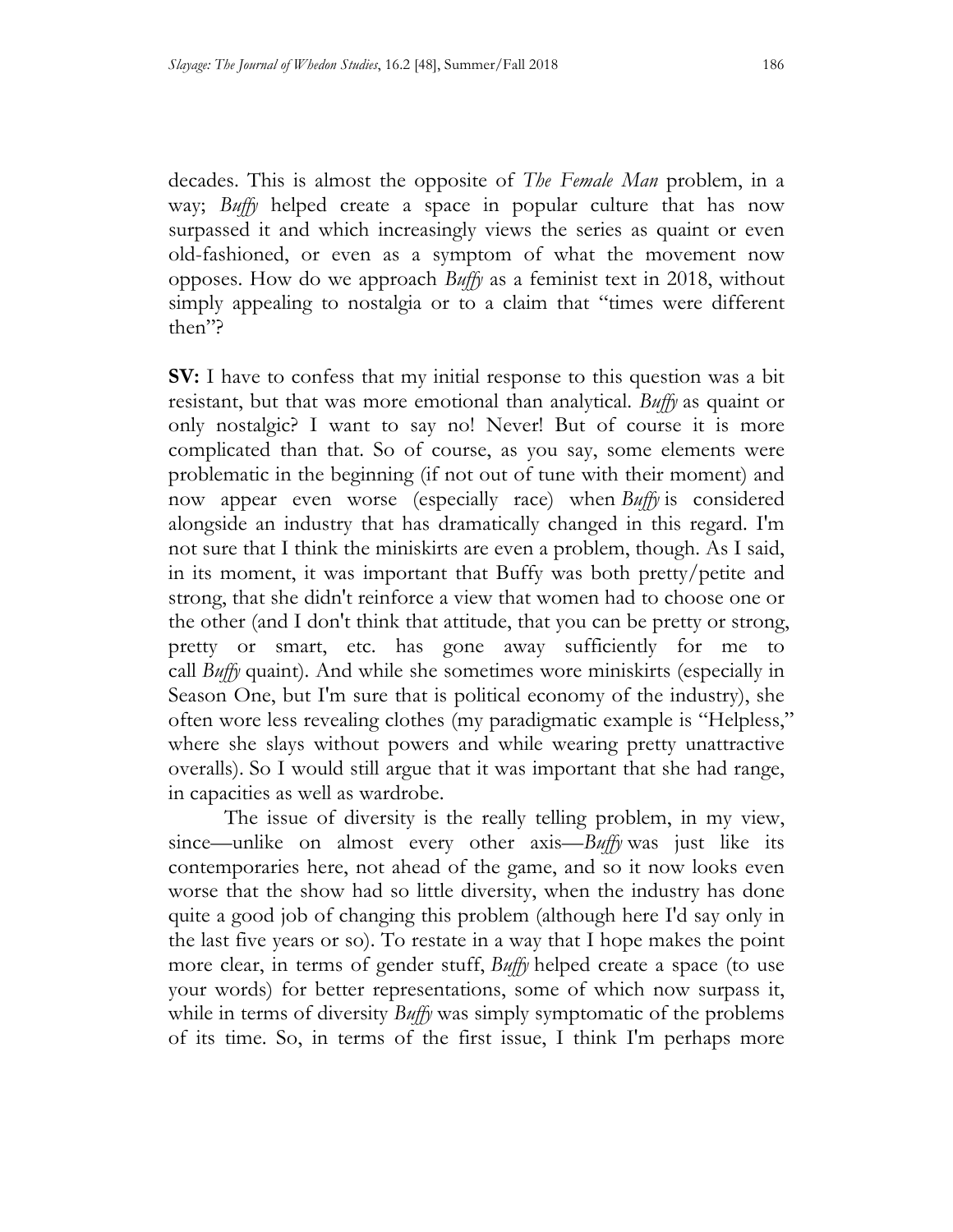optimistic about how the series has aged than you are, perhaps just because of my age, and thus my recognition that Buffy is one of the reasons *why* we can now have strong women, homosexual characters, etc. I suppose what this comes down to is that I respond to *Buffy* as both a fan and as a media studies scholar. So, I teach it on my courses, but I also contextualize it for students in terms of how gender has changed, how the place of genre television has changed, etc. If I think about how *Buffy* might read to someone who just encounters it in reruns, without giving much thought to these contexts, then perhaps it would seem old-fashioned (as sad as it makes me to say that). Still, based on how my students respond to other media texts from that time that remain popular to them (they love *Friends*, for example, and only noticed they had no friends of color when I pointed it out), I think what they'd find most baffling about *Buffy* is that none of the Scoobies keeps in touch via cell phones.

 **GC:** What's your go-to Buffy episode? What's the one that stands out to you now as the essence of the series? Has that changed over time? Is this the same one(s) that you teach to students?

 **SV:** I often teach "Helpless," and I do think that in many ways it is the essence of the series, but I also teach it because it is also so "teachable" in terms of getting them to read TV (the phallic crystals, the Little Red Riding Hood clock, the absent/present father, the costuming, as I said before). It is also one of a long sequence of episodes that involves Buffy breaking with the authority of the Watchers' Council, which I think is one of the important feminist themes woven throughout the series, and her ability to defeat the vampire without her powers points toward the eventual conclusion that seeks to more widely embrace many powerful women, instead of "The One." In some ways, I like this better than the actual conclusion, since the Potentials still do have special powers, not just themselves as persons able to be made powerful (as are all women). So this is my to-go teaching episode. I also sometimes teach "Hush" because of its innovative storytelling (television without sound), when I want to teach them something about the history of aesthetics of the medium, as much as about the narrative of *Buffy*. And I sometimes teach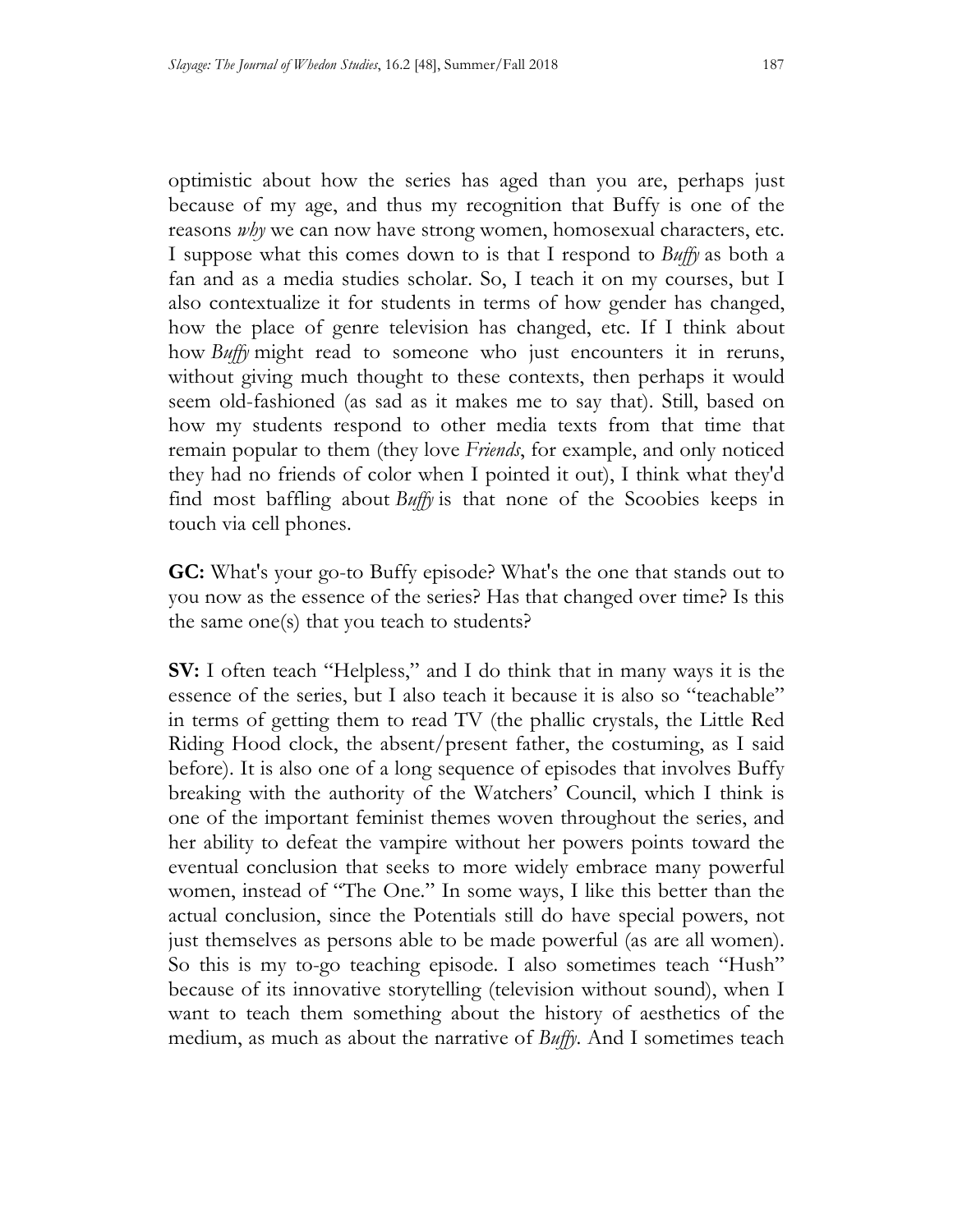"The Body" because I think it does important work in refusing to let the supernatural be an explanation, and so can open up great class conversations about the cultural function of genre, and also because I think the cast give some of their best performances in that episode. My go-to episode for me is "Becoming, Part 2." It always makes me emotional, and since you know me you also know that I'm generally not really an emotional person. And I think there is also an argument to be made for it as a core to the series, with its themes about duty and sacrifice, without Buffy growing up and having to make a difficult choice without Watcher guidance, with the dramatic end to the love story and teen drama that structured the first couple of years. But my reasons for loving it are probably more personal: I find inspiration in that moment during the sword fight with Angelus when she is down on the ground and he taunts her. "No weapons, no friends, no hope. Take all that away, and what's left?" And she responds "Me" and then kicks his ass. Of course, it then becomes all very sad and difficult rather than celebratory about the violence because Angel changes back, but in that moment when she rises and the camera rises with her, it's pretty inspirational.

 **GC:** Assuming the new series is a sequel and not a reboot, what's the element of the old show that you most want them to follow up on? You've already hinted that it's the new proliferation of Slayers, I suppose. Do you want to see any of the old characters, twenty years on?

**SV:** I would love to see Spike 20 years on, but of course that would require that James Marsters somehow magically didn't age—or maybe a storyline in which having a soul makes you age? But I always liked his storyline better than Angel's, and thought he was the better partner for Buffy. He didn't need to minimize or deny her strength, and although there was some problematic writing in a few episodes, overall I thought he was willing to be a real partner for her, whereas Angel was always something of a tutor or something (and don't even get me started with the Riley hating). And this answer probably leads into other things I'd like to see in the new series, which is that it starts with an adult Slayer as the lead. I did love (especially for its time) that Buffy grew up on the series rather than stayed perpetually in high school (or college), but I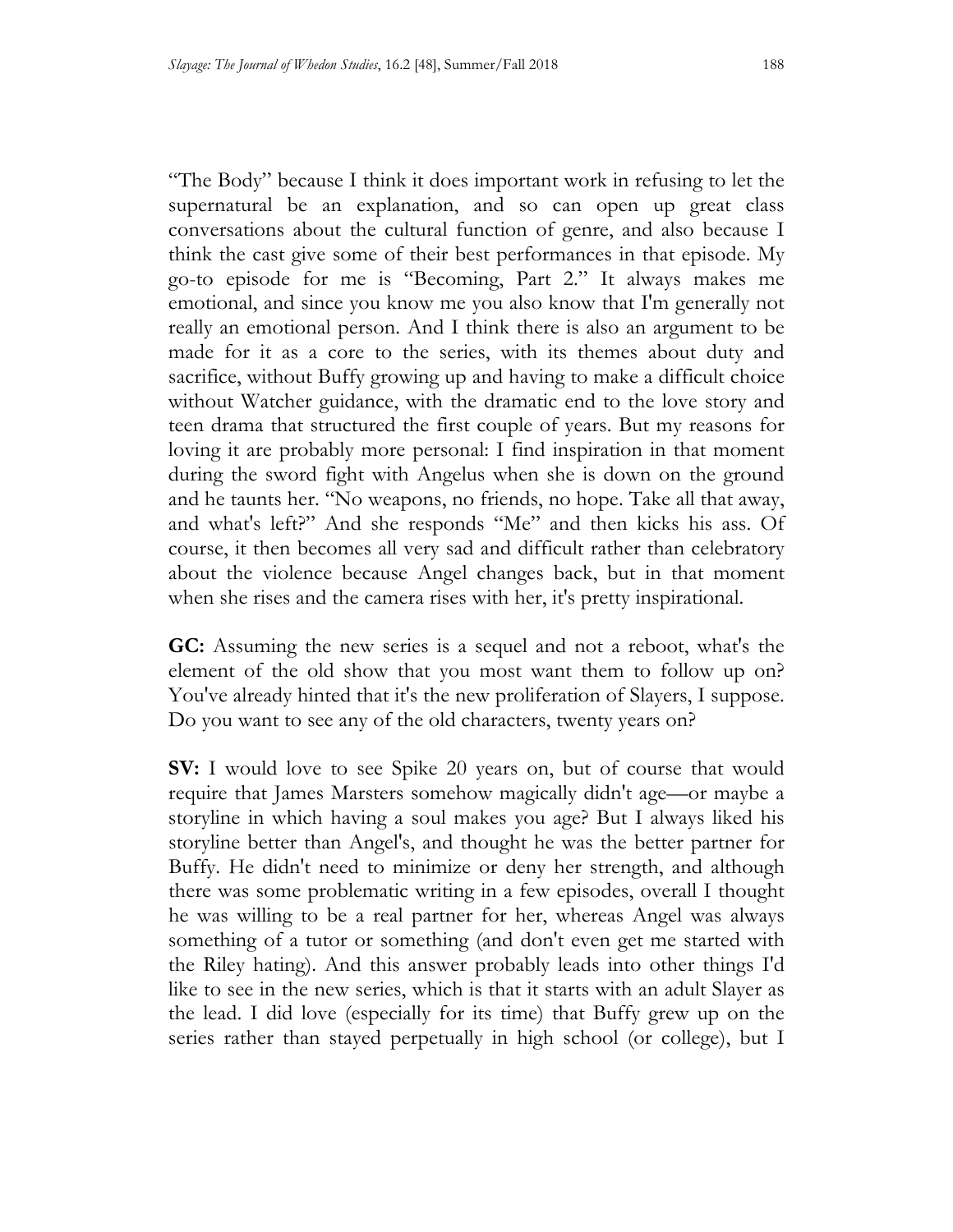think the proliferation of Slayers allows for a lot of different stories to be told, of the girl learning she is a Slayer, but also what it looks like to try to retire from slaying, or slay and have a career, or a child ... And of course I'd love it if Sarah Michelle Gellar was back as a regular, but it is hard to imagine what kind of storytelling would be possible if she is always there, since we are familiar with her as \*the\* leader. But hopefully she'll do a guest spot or two. The announcement of the African- American lead already shows that there will be more diversity in casting (which was anticipated, a bit, in the Potentials in that last seasons, and the fact that they came from around the globe, not just the U.S.). And I hope that the series will find a way to keep telling highly relevant stories with the monster as metaphor (for example, although it is not a great episode, "Doublemeat Palace," where Buffy worked in fast food, did try to address issues such as economic stability as part of the "real world" sexual violence in schools). So I hope for more episodes that do that kind of weaving between the real world and the mythology. struggles of a Slayer. Or "Go Fish" clearly symbolizes problems of

Things I'd like the series to leave in the past:

- 1. Xander: the character is one of the things that hasn't aged well, I think, since he stands in for the male audience that comes to appreciate Buffy only through first being sexually attracted to her. And along with the challenges of the allegations against Whedon, plus the new #MeToo context of production, I think the problems of Nicholas Brendon's personal life mean that the new series should not make any space for him. I'm sad for his struggles with addiction, but he has also been convicted of assaulting women and so he just can't be given a platform.
- 2. Mean Girls. The 90s context of production made the place for a role like Cordelia's an obvious element of a show that was in some ways a teen drama, but I think we are past those stereotypes now, and such a character would only undermine the female of course, but I also think the new attention to anti-bullying (13 Reasons Why, etc.) means that we can also tell better stories solidarity themes of the show. Cordelia's character was redeemed,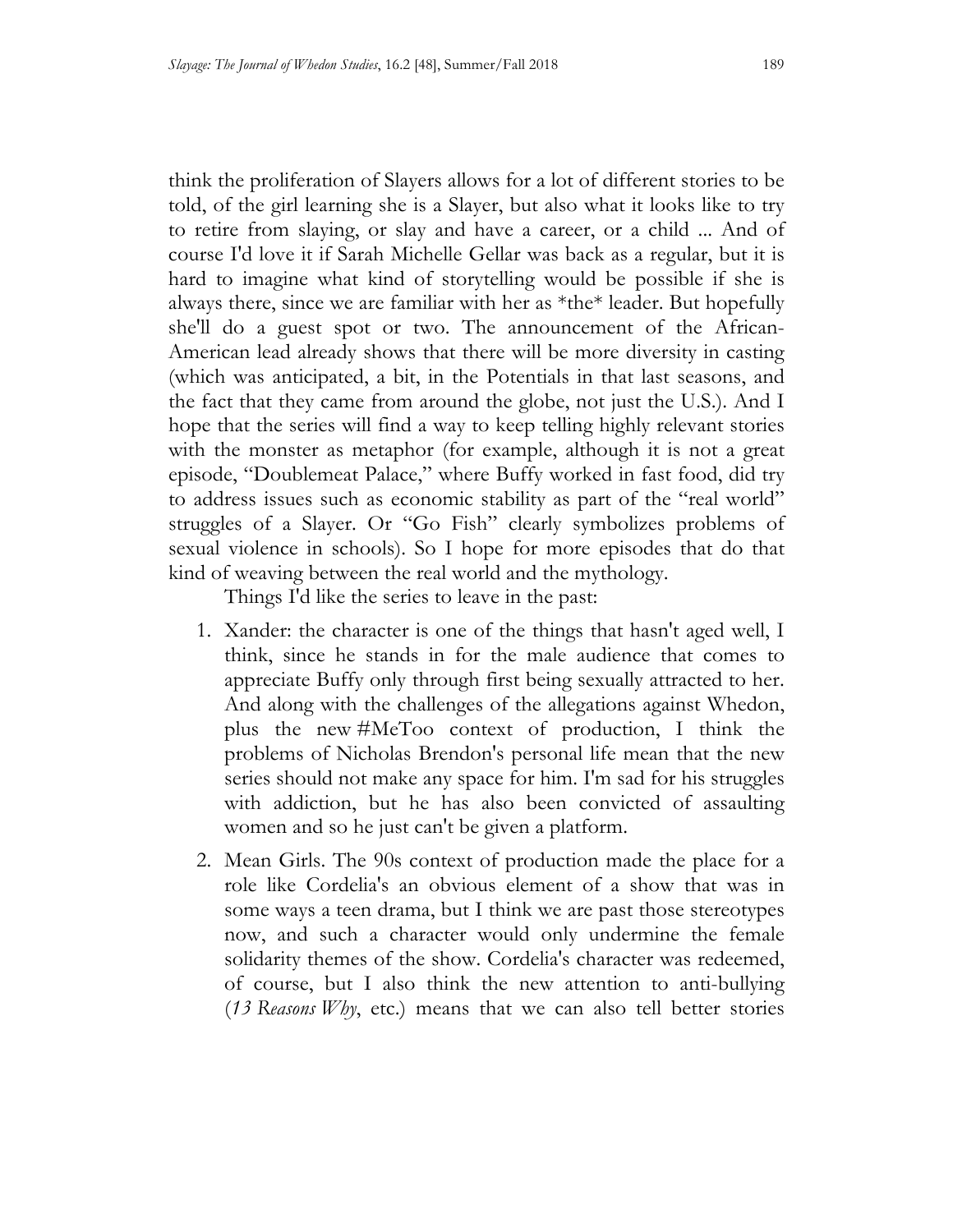about conflict in high school, if indeed high school remains a part of the show.

 Something else has occurred to me. So, if it is not impertinent, I wonder if I could include in this interview exchange a question for you.

 My question is, as someone with a daughter, what are your thoughts and responses on introducing her to *Buffy*? Is it something that you hope she'll come to be inspired by? Do you think it is now too out of touch with the contemporary moment to be an important text for someone her age? Do you have hopes for the sequel in relation to her?

 My impetus for asking this comes from two things: first, our ongoing exchange about the place of Buffy in contemporary media feminism, whether it is still relevant, too dated, etc., and my watching  of *The Handmaid's Tale*. I'm finding that series excellent, if harrowing, and I'm also finding that I find it far more concerning and plausible than I ever found the novel, when I read it back when it came out. At that time, I was a female teenager worried about pregnancy and starting to discover feminism. When I watch the series now, I realize that women who are the age now that I was then probably have fewer options for reproductive choice than I did back then, and this problem threatens to become worse if Supreme Court appointments undo *Roe vs. Wade.* And although I don't want to endorse simplistic narratives of linear "progress" it seems profoundly depressing to me that young women today might face greater sexual discrimination than I did at their age.

 **GC:** This is such an interesting question that I find myself totally inclined to completely overthink! I definitely watch media with her in mind; I love *The Force Awakens*, for instance, despite its many flaws, because of the awesome scene where Rey Force-pulls the lightsaber to herself and ignites it. I watched that scene through her future-teenager eyes when she was just a baby and just started bawling. It still makes me a little bit weepy. I wrote about it on my blog at the time with a sort of over-the-top, rah-rah dad-feminism—but I really do love that moment.

 Knowing her as a six-year-old, though, this all gets really fantasy I felt watching *The Force Awakens* a few years ago was a whole lot complicated; that whole girl-power-with-no-costs-or-complications